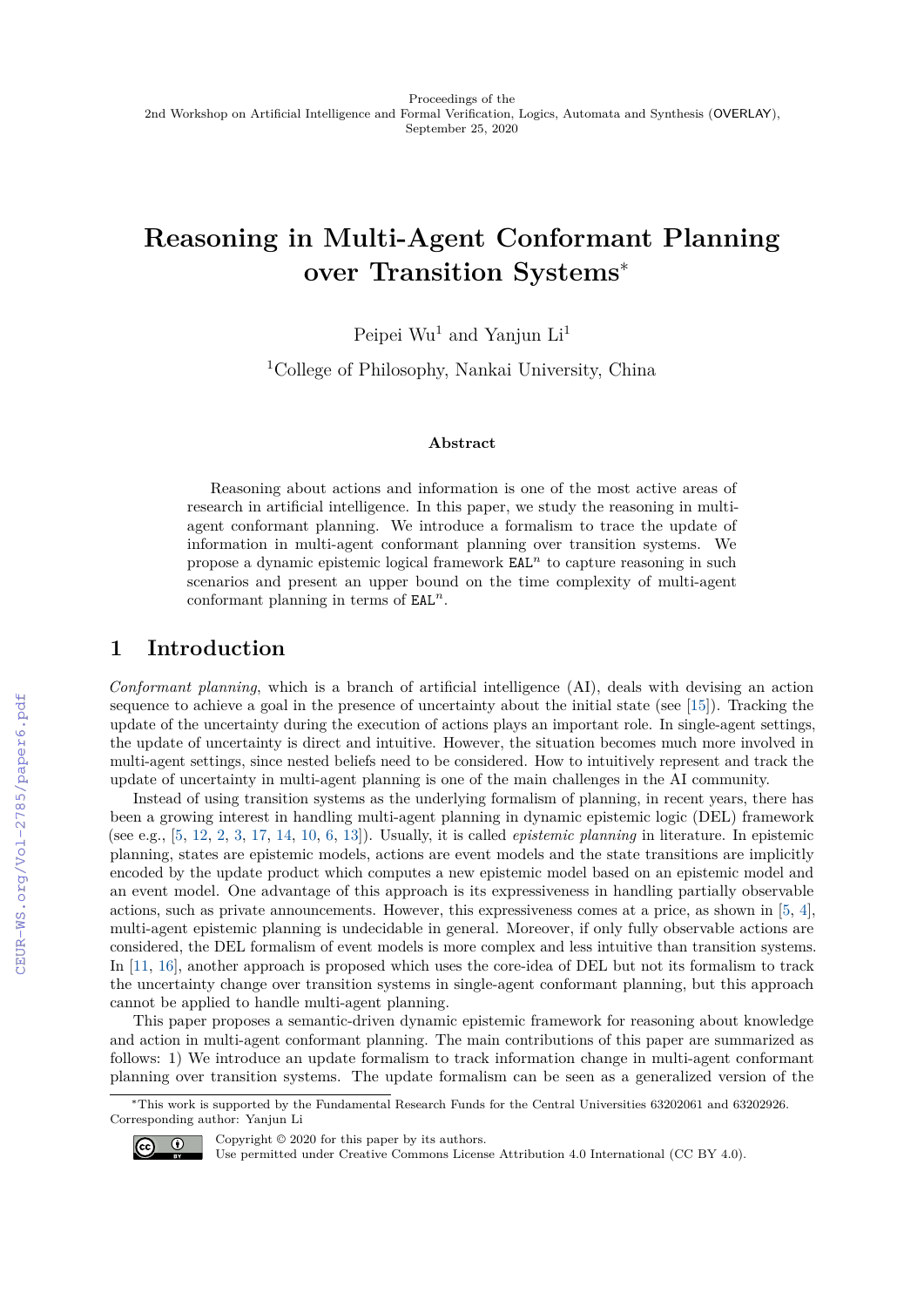approach introduced in [\[11\]](#page-5-0), but it is not a directly generalized result. In [\[11\]](#page-5-0), the agent's belief is represented by a set of states that the agent cannot distinguish. This representation does not work anymore in multi-agent settings, since nested beliefs need to be considered. In this paper, we use a non-well-founded notion, *possibility*, to represent belief states in multi-agent planning, and we define the update on possibilities to capture information change. 2) We propose a logical framework  $EAL<sup>n</sup>$  with DEL-style update semantics and expressive language. In the literature of epistemic planning, such as [\[6\]](#page-5-1), the logical language is an extension of proposition logic with knowledge modalities. The language of EAL*<sup>n</sup>* has not only knowledge modalities but also action modalities, which allows us to express more complicated planning goals. Moreover, we can talk about the interaction between action and knowledge in the logical language. It would give us a more in-depth understanding of reasoning about action and information in multi-agent planning. 3) We present an upper bound on the time complexity of multi-agent conformant planning in terms of EAL*<sup>n</sup>*. We show that multi-agent conformant planning with goal expressed by an  $EAL<sup>n</sup>$ -formula is in double exponential time.

### **2 Information change in multi-agent conformant planning**

Let **Act** be a set of actions, **P** be a set of proposition variables, and **Ag** be a set of agents.

A *transition system*  $\mathcal{T}$  is a triple  $\langle S^{\mathcal{T}}, \{R_a^{\mathcal{T}} \mid a \in \text{Act}\}, V^{\mathcal{T}} \rangle$ , where  $S^{\mathcal{T}}$  is a non-empty set of states, for each  $a \in \text{Act}$ ,  $R_a^{\mathcal{T}}$  is a function from *S* to  $\mathcal{P}(S)$ , and  $V^{\mathcal{T}}: \mathbf{P} \to \mathcal{P}(S^{\mathcal{T}})$  is an assignment function.

We use possibility on transition systems, which is a variant of the notion used in [\[8,](#page-5-2) [7\]](#page-5-3), to represent agents' epistemic uncertainty about states. Before introducing the notion of possibility, let us start by introducing some auxiliary notions.

Let T be a transition system. A *Kripke structure* N on T is a triple  $\langle W^{\mathcal{N}}, \{ -\rightarrow | i \in \mathbf{Ag} \}, L^{\mathcal{N}} \rangle$ , where  $W^{\mathcal{N}}$  is a non-emptyset of possible worlds, for each  $i \in \mathbf{Ag}$ ,  $\stackrel{i}{\dashrightarrow}$  is a binary relation on *W*, and  $L^{\mathcal{N}}: W^{\mathcal{N}} \to S^{\mathcal{T}}$  is a function that labels each possible world with a state in  $\mathcal{T}$ . For each  $w \in W^{\mathcal{N}}$ , we say  $(N, w)$  is a *pointed Kripke structure*.

A Kripke structure N on T models agents' uncertainty over states in T. By [\[1\]](#page-5-4), we know that a pointed Kripke structure can be represented by the following notion from non-well-founded set theory.

Let N be a Kripke structure on a transition system  $\mathcal{T}$ . A *decoration* d of N is a function that assigns to each world  $w \in W$  a function  $d(w)$  such that

- $d(w)(\mathcal{T}) = L^{\mathcal{N}}(w)$  (i.e.,  $d(w)$  assigns to  $\mathcal{T}$  a state that is the one with which *L* labels *w*), and
- for each  $i \in \mathbf{Ag}$ ,  $d(w)(i) = \{d(w') \mid w \stackrel{i}{\dashrightarrow} w'\}$  (i.e.,  $d(w)$  assigns to each agent *i* the (non-wellfounded) set of functions associated with worlds reachable from  $w$  by  $\stackrel{i}{\dashrightarrow}$ ).

If *d* is a decoration of N and *w* is a world in N, we say that  $d(w)$  is the solution of *w* in N, and  $(N, w)$  is a picture of  $d(w)$ .

Now we are ready to introduce the concept of possibility.

**Definition 1** (Possibility). Let  $\mathcal{T}$  be a transition system. A possibility  $\alpha$  on  $\mathcal{T}$  is a function that assigns *to*  $\mathcal{T}$  *a state in*  $S^{\mathcal{T}}$ *, and to each agent*  $i \in \mathbf{Ag}$  *a set of possibilities.* 

As shown in [\[8\]](#page-5-2), there is a close relationship between these (non-well-founded) possibilities on  $\mathcal T$  and Kripke structures on  $\mathcal T$ . Each Kripke structure  $\mathcal N$  has a unique decoration that assigns to each world in  $\mathcal N$  a possibility, and each possibility has a picture. For example, let  $\mathcal T_0$  be the transition system depicted in Figure [1.](#page-2-0) A possibility  $\alpha_1$  on  $\mathcal{T}_0$  is presented in Figure [2a.](#page-2-1) The pointed Kripke structure  $(\mathcal{N}, w_1)$  on  $\mathcal{T}_0$ , depicted in Figure [2b,](#page-2-2) is a picture of  $\alpha_1$ .

The choice of possibilities over Kripke structures as uncertainty representation provides several advantages (see [\[9\]](#page-5-5)). One of them is that update on possibility is natural and elegant. The update on possibilities, defined in the following, tracks the change of agents' uncertainty when an action is executed.

<span id="page-1-0"></span>**Definition 2** (Update). Let  $\alpha$  be a possibility on T. The update of  $\alpha$  with an action  $a \in \text{Act}$ , denoted  $\alpha |^a$ , is a set of possibilities on  $\mathcal T$  such that  $\alpha' \in \alpha|^a$  if and only if  $\alpha'(\mathcal T) \in R_a(\alpha(\mathcal T))$  and  $\alpha'(i) = \bigcup_{\beta \in \alpha(i)} \beta^a$ .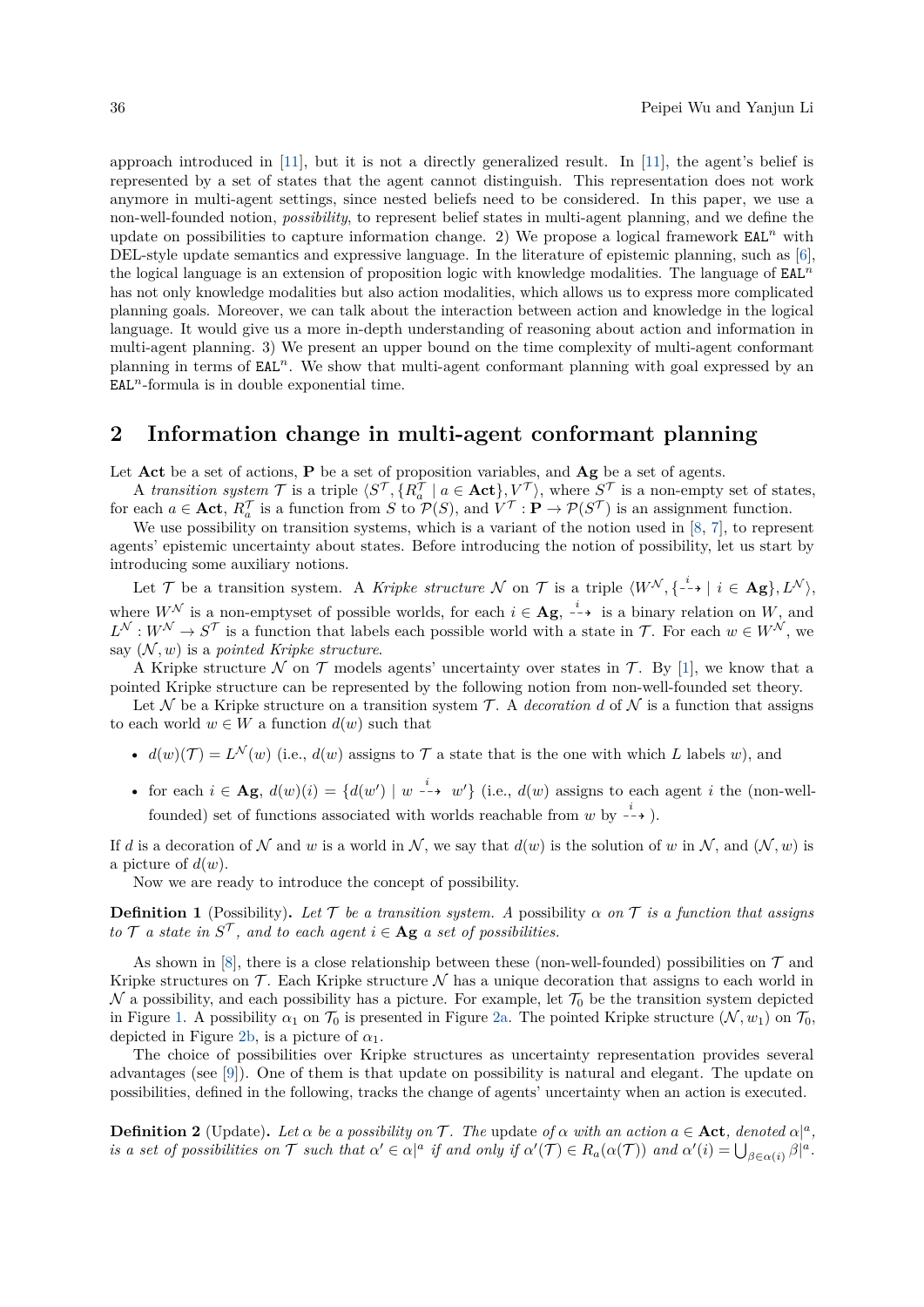<span id="page-2-0"></span>

<span id="page-2-2"></span><span id="page-2-1"></span>Figure 2: Possibility  $\alpha_1$  on  $\mathcal{T}_0$ 

As an example, the update of the possibility  $\alpha_1$  depicted in Figure [2a](#page-2-1) will result in a unit possibility set  $\alpha_{11}$ , which is depicted in Figure [3.](#page-2-3) Moreover, the update of  $\alpha_2$  in Figure [2a,](#page-2-1) whose picture is  $(\mathcal{N}, w_2)$ in Figure [2b,](#page-2-2) is the set of possibilities  $\alpha_{21}$  and  $\alpha_{22}$ , both of which are depicted in Figure [3.](#page-2-3) The pointed Kripke structures  $(\mathcal{N}', w_{21})$  and  $(\mathcal{N}', w_{22})$  are the pictures of  $\alpha_{21}$  and  $\alpha_{22}$  respectively. Moreover, we would like to point out that the difference between  $\alpha_{11}(i)$  and  $\alpha_{21}(i)$  corresponds to the fact that the information state of agent  $i$  at state  $t_1$  is different depending on how he/she gets there, and the identity between  $\alpha_{11}(j)$  and  $\alpha_{21}(j)$  reflects the fact that the information state of agent *j* at  $t_1$  is the same because he/she intuitively cannot distinguish *s*<sup>1</sup> and *s*2.

<span id="page-2-3"></span>
$$
\begin{cases}\n\alpha_{11} = \{ (i, (\alpha_{11}, \alpha_{11})), \\
(j, (\alpha_{11}, \alpha_{11})), (j, (\alpha_{11}, \alpha_{21})), (j, (\alpha_{11}, \alpha_{22})), t_1 \} \\
\alpha_{21} = \{ (i, (\alpha_{21}, \alpha_{21})), (i, (\alpha_{21}, \alpha_{22})), \\
(j, (\alpha_{21}, \alpha_{11})), (j, (\alpha_{21}, \alpha_{21})), (j, (\alpha_{21}, \alpha_{22})), t_1 \} \\
\alpha_{22} = \{ (i, (\alpha_{22}, \alpha_{21})), (i, (\alpha_{22}, \alpha_{22})), \\
(j, (\alpha_{22}, \alpha_{11})), (j, (\alpha_{22}, \alpha_{21})), (j, (\alpha_{22}, \alpha_{22})), t_2 \} \\
\alpha_{3} \text{ System of equations of } \alpha_{11}\n\end{cases}
$$
\n
$$
\begin{cases}\n\alpha_{11} = \{ (i, (\alpha_{11}, \alpha_{11})), (j, (\alpha_{21}, \alpha_{21})), (j, (\alpha_{21}, \alpha_{22})), t_1 \} \\
\vdots \\
\alpha_{m1} \cdot t_1 = \{ (i, (\alpha_{21}, \alpha_{11})), (i, (\alpha_{22}, \alpha_{21})), (j, (\alpha_{22}, \alpha_{22})), t_2 \} \\
\vdots \\
\alpha_{m1} \cdot t_1 = \{ (i, (\alpha_{21}, \alpha_{11})), (i, (\alpha_{22}, \alpha_{21})), (i, (\alpha_{22}, \alpha_{22})), t_1 \} \\
\vdots \\
\alpha_{m1} \cdot t_1 = \{ (i, (\alpha_{21}, \alpha_{11})), (i, (\alpha_{21}, \alpha_{21})), (i, (\alpha_{22}, \alpha_{22})), t_1 \} \\
\vdots \\
\alpha_{m1} \cdot t_1 = \{ (i, (\alpha_{21}, \alpha_{11})), (i, (\alpha_{21}, \alpha_{21})), (i, (\alpha_{22}, \alpha_{22})), t_1 \} \\
\vdots \\
\alpha_{m1} \cdot t_1 = \{ (i, (\alpha_{21}, \alpha_{11})), (i, (\alpha_{21}, \alpha_{21})), (i, (\alpha_{22}, \alpha_{21})), (i, (\alpha_{22}, \alpha_{22})), t_1 \} \\
\vdots \\
\alpha_{
$$

Figure 3: Possibility  $\alpha_{11}$  on  $\mathcal{T}_0$ 

## **3 The logic** EAL*<sup>n</sup>* **and its application**

In this section, we will firstly introduce the language and the semantics of  $EAL<sup>n</sup>$  and then use it to capture reasoning in multi-agent conformant planning. At the end of the section, we provide an upper bound for multi-agent conformant planning in terms of EAL*<sup>n</sup>*.

**Definition 3** (Language). The language  $\mathcal{L}_{\text{EAL}}$  *is defined by the following BNF:* 

$$
\phi ::= p | \neg \phi | \phi \land \phi | [a] \phi | \mathsf{K}_i \phi,
$$

*where*  $p \in \mathbf{P}$ *,*  $a \in \textbf{Act}$ *, and*  $i \in \textbf{Ag}$ *. We use*  $\perp, \vee, \rightarrow, \langle \cdot \rangle$  *as the usual abbreviations.* 

The formula [*a*]*φ* intuitively means that *φ* holds if the action *a* is successfully done. The formula K*iφ* expresses that the agent *i* knows that  $\phi$ . Since the language of **EAL**<sup>n</sup> contains both action modalities and knowledge modalities, this allows one to talk about the interaction between action and knowledge in the object language.

Formulas of  $\mathcal{L}_{\text{EAL}^n}$  will be interpreted on dynamic epistemic models. A *dynamic epistemic model* is a pair  $(\mathcal{T}, \alpha)$ , where  $\mathcal{T}$  is a transition system and  $\alpha$  is a possibility on  $\mathcal{T}$  such that for each  $i \in \mathbf{Ag}$ ,  $\alpha$  is in  $\alpha(i)$  and  $\alpha' \in \alpha(i)$  implies  $\alpha'(i) = \alpha(i)$ .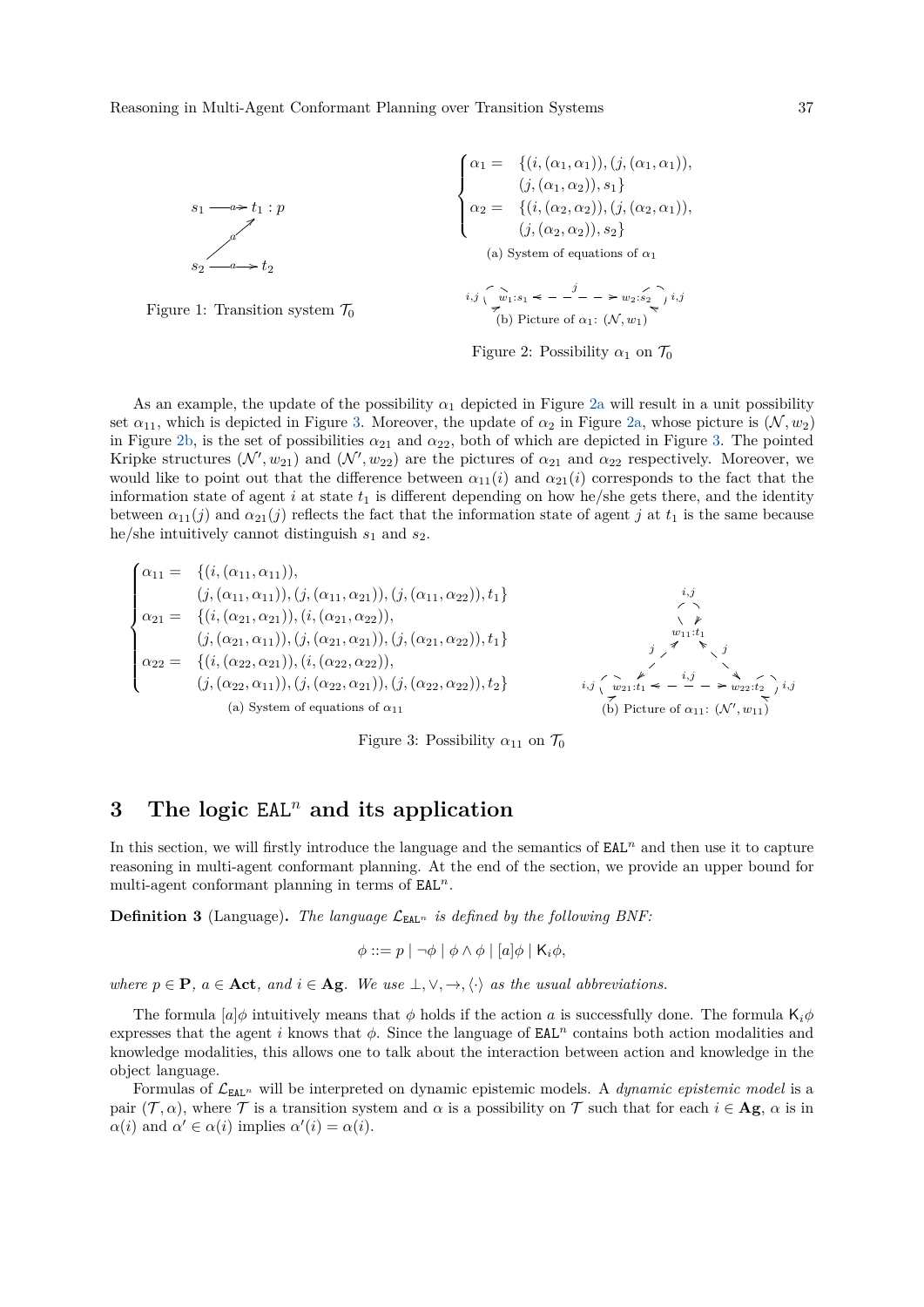**Definition 4** (Update semantics). *Given a dynamic epistemic model* ( $\mathcal{T}, \alpha$ ) *and a formula*  $\phi \in \mathcal{L}_{\text{EAL}^n}$ , *the satisfaction relation*  $\models$  *is defined as follows:* 

$$
\begin{aligned}\n\mathcal{T}, \alpha \vDash p &\iff \alpha(\mathcal{T}) \in V(p) \\
\mathcal{T}, \alpha \vDash \neg \phi \iff \mathcal{T}, \alpha \nvDash \phi \\
\mathcal{T}, \alpha \vDash \phi \land \psi \iff \mathcal{T}, \alpha \vDash \phi \text{ and } \mathcal{T}, \alpha \vDash \psi \\
\mathcal{T}, \alpha \vDash \mathsf{K}_i \phi \iff \text{for all } \alpha' \in \alpha(i) : \mathcal{T}, \alpha' \vDash \phi \\
\mathcal{T}, \alpha \vDash [a] \phi \iff \text{for all } \alpha' \in \alpha]^a : \mathcal{T}, \alpha' \vDash \phi\n\end{aligned}
$$

*We say that*  $\phi$  *is valid, denoted as*  $\models \phi$ , *if*  $\mathcal{T}, \alpha \models \phi$  *for each dynamic epistemic model*  $\mathcal{T}, \alpha$ *.* 

Within  $EAL<sup>n</sup>$ , we can express the epistemic state of agents and its evolvement in multi-agent planning. Take the following example. Let  $\mathcal{T}_0$  and  $\alpha_1$  $\alpha_1$  be depicted as Figure 1 and Figure [2](#page-2-0) respectively. We then have the following statements.

- $\mathcal{T}_0, \alpha_1 \models [a](\mathsf{K}_i p \land \neg \mathsf{K}_j p)$ . When the initial possibility is  $\alpha_1$ , after the action *a* is executed, agent *i* knows that p, and agent *j* does not know that *p*.
- $\mathcal{T}_0, \alpha_2 \models [a](\neg \mathsf{K}_i p \land \neg \mathsf{K}_j p)$ . When the initial possibility is  $\alpha_2$ , after the action *a* is executed, neither *i* not *j* knows that *p*.
- For all  $\phi \in \mathcal{L}_{\text{EAL}^n}$ ,  $\mathcal{T}_0, \alpha_1 \models [a] \mathsf{K}_j \phi$  iff  $\mathcal{T}_0, \alpha_2 \models [a] \mathsf{K}_j \phi$ . No matter the initial possibility is  $\alpha_1$  or  $\alpha_2$ , after the action  $a$  is executed, the knowledge of  $j$  is the same.

Within EAL<sup>n</sup>, we can capture reasoning about action and information change in multi-agent conformant planning.

**Lemma 1** (Perfect Recall). *For each dynamic epistemic model*  $(\mathcal{T}, \alpha)$ *, we have that*  $\mathcal{T}, \alpha \models \mathsf{K}_i[a]\phi \rightarrow [a]\mathsf{K}_i\phi$ *for each*  $i \in \mathbf{Ag}$  *and each*  $a \in \mathbf{Act}$ *.* 

*Proof.* Assume that  $\mathcal{T}, \alpha \models \mathsf{K}_i[a]\phi$ . We will show that  $\mathcal{T}, \alpha \models [a]\mathsf{K}_i\phi$ . Taka any  $\alpha' \in \alpha|^a$  and any  $\beta' \in \alpha'(i)$ . To show that  $\mathcal{T}, \alpha \models [a]K_i\phi$ , by the update semantics, we only need to show that  $\mathcal{T}, \beta' \models \phi$ .

Since  $\alpha' \in \alpha|^a$ , by Definition [2,](#page-1-0) this follows that  $\alpha'(i) = \bigcup_{\beta \in \alpha(i)} \beta^a$ . Since  $\beta' \in \alpha'(i)$ , we then have that there is some  $\beta \in \alpha(i)$  such that  $\beta' \in \beta]^a$ . Since  $\mathcal{T}, \alpha \models \mathsf{K}_i[a]\phi$  and  $\beta \in \alpha(i)$ , this follows that  $\mathcal{T}, \beta \models [a]\phi$ . Moreover, since  $\beta' \in \beta]^a$ , this follows that  $\mathcal{T}, \beta' \models \phi$ . Therefore, we have shown that  $\mathcal{T}, \beta' \models \phi$ for each  $\alpha' \in \alpha|^a$  and each  $\beta' \in \alpha'(i)$ , namely  $\mathcal{T}, \alpha \models [a]K_i\phi$ . Thus, we have shown that if  $\mathcal{T}, \alpha \models K_i[a]\phi$ then  $\mathcal{T}, \alpha \models [a]K_i\phi$ .  $\Box$ 

**Lemma 2** (No Miracles). For each dynamic epistemic model  $(\mathcal{T}, \alpha)$ , we have that  $\mathcal{T}, \alpha \models \langle a \rangle \mathsf{K}_i \phi \rightarrow \mathsf{K}_i[a] \phi$ *for each*  $i \in \mathbf{Ag}$  *and each*  $a \in \mathbf{Act}$ *.* 

*Proof.* Assume that  $\mathcal{T}, \alpha \models \langle a \rangle \mathsf{K}_i \phi$ . We will show that  $\mathcal{T}, \alpha \models \mathsf{K}_i[a] \phi$ . By the update semantics, we only need to show that  $\mathcal{T}, \beta' \models \phi$  for each  $\alpha' \in \alpha(i)$  and each  $\beta' \in \alpha'|^{\alpha}$ .

Since  $\mathcal{T}, \alpha \models \langle a \rangle \mathsf{K}_i \phi$ , this follows that there is some  $\gamma \in \alpha|^a$  such that  $\mathcal{T}, \gamma \models \mathsf{K}_i \phi$ . Since  $\gamma \in \alpha|^a$ , by Definition [2,](#page-1-0) this follows that  $\gamma(i) = \bigcup_{\beta \in \alpha(i)} \beta^{|a|}$ . Take any  $\alpha' \in \alpha(i)$ . We then have that  $\alpha'|^a \subseteq \gamma(i)$ . Take any  $\beta' \in \alpha'|^a$ . We then have that  $\beta' \in \gamma(i)$ . Since  $\mathcal{T}, \gamma \models \mathsf{K}_i \phi$ , this follows that  $\mathcal{T}, \beta' \models \phi$ . Thus, we have shown that  $\mathcal{T}, \beta' \models \phi$  for each  $\alpha' \in \alpha(i)$  and each  $\beta' \in \alpha'|^a$ , namely  $\mathcal{T}, \alpha \models \mathsf{K}_i[a]\phi$ . Thus, we have shown that if  $\mathcal{T}, \alpha \models \langle a \rangle \mathsf{K}_i \phi$  then  $\mathcal{T}, \alpha \models \mathsf{K}_i[a] \phi$ .  $\Box$ 

Intuitively, perfect recall means that if the agent cannot distinguish two states after doing action *a*, then he/she could not distinguish them before. No miracles mean that if the agent cannot distinguish two states and the same action is executed on both states, then he/she cannot distinguish the resulting states. These can be depicted in Figure [4.](#page-4-0)

We now introduce multi-agent conformant planning in terms of  $EAL<sup>n</sup>$ . First, we introduce some auxiliary notations. Let  $\Sigma$  be a set of possibilities. We use  $\Sigma|^a$  to denote the set  $\bigcup_{\alpha \in \Sigma} \alpha|^a$ . Let  $\sigma \in \mathbf{Act}^*$ be an action sequence  $a_1 \cdots a_n$ . We use  $\alpha|^{\sigma}$  to denote the information state  $(\cdots((\alpha|^{a_1})|^{a_2})\cdots)|^{a_n}$ .

**Definition 5** (Multi-agent conformant planning)**.** *A* multi-agent conformant planning *problem P is a tuple*  $\langle \mathcal{T}, \alpha, G, \{\mathbf{Act}_i \mid i \in G\}, \phi_g \rangle$ , where  $\mathcal{T}$  *is a transition system,*  $\alpha$  *is the initial possibility on*  $\mathcal{T}$ ,  $G$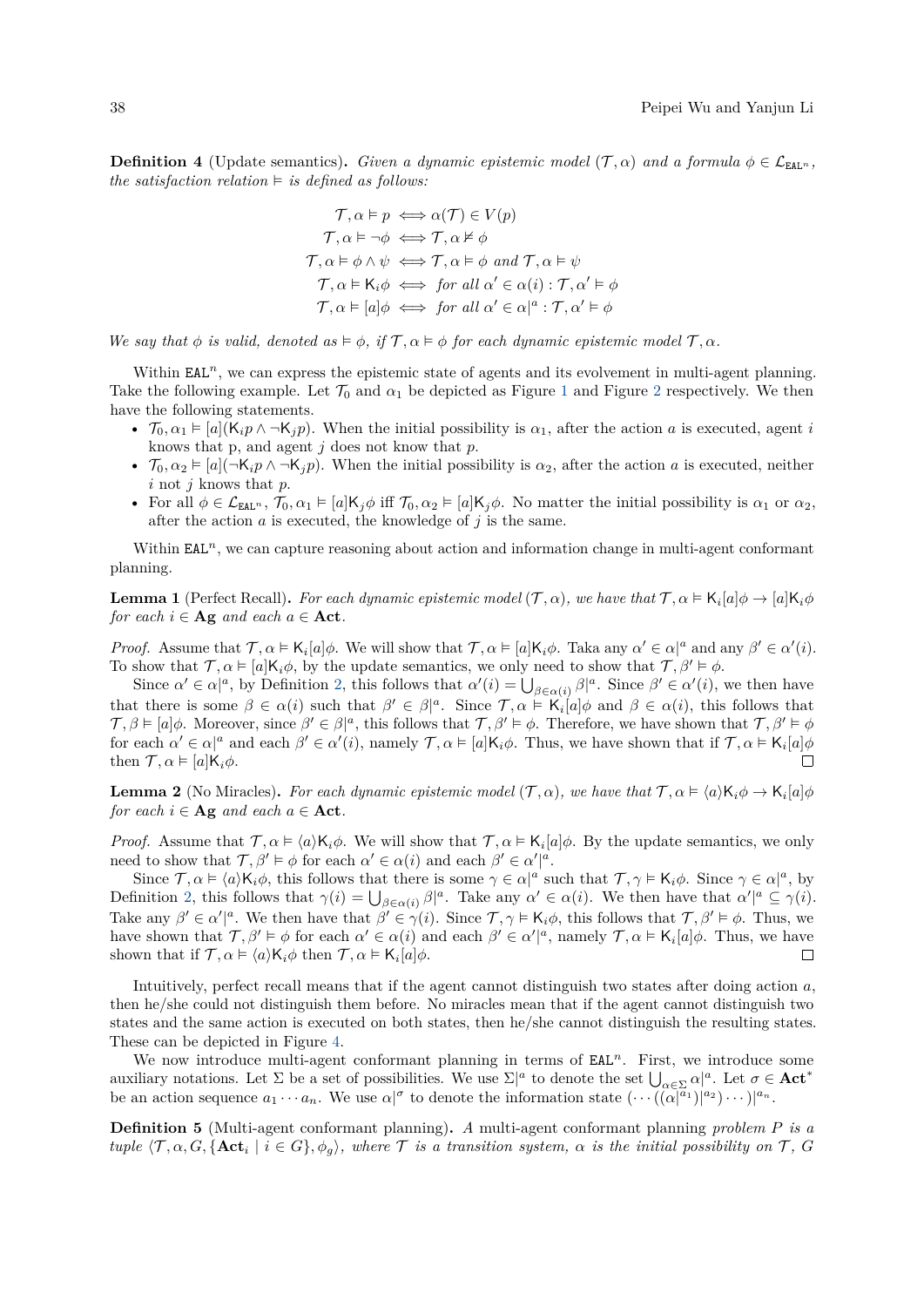<span id="page-4-0"></span>

Figure 4: perfect recall and no miracles

*is a group of agents,*  $\text{Act}_i$  ⊆  $\text{Act}$  *is a set of actions that the agent <i>i can perform,*  $\phi_q$  ∈  $\mathcal{L}_{\text{EAL}^n}$  *is the goal formula.* A solution to P is a finite sequence of actions  $\sigma = a_1 \cdots a_n \in (\bigcup_{i \in G} \textbf{Act}_i)^*$  such that *[1](#page-4-1))* the sequence  $\sigma$  is applicable <sup>1</sup> in the state  $\alpha'(\mathcal{T})$  for each  $\alpha' \in \bigcap_{i \in G} \alpha(i)$ , and  $\widehat{z}(\mathcal{T}, \beta) \models \phi_g$  for each  $\alpha' \in \bigcap_{i \in G} \alpha(i)$  *and each*  $\beta \in \alpha'$ <sup> $\mid \sigma$ </sup>.

Let  $(a)\phi$  be an abbreviation of the formula  $\langle a \rangle \top \wedge [a]\phi$ . It can be shown that an action sequence *a*<sub>1</sub> · · · *a<sub>n</sub>* is applicable on the state  $\alpha(\mathcal{T})$  iff  $\mathcal{T}, \alpha \models (a_1) \cdots (a_n) \top$ . We then have the following theorem, which means that the solution can be verified in EAL*n*.

<span id="page-4-2"></span>**Theorem 3.** Let  $P = \langle \mathcal{T}, \alpha, G, \{\mathbf{Act}_i \mid i \in G\}, \phi_g \rangle$  be a planning problem. An action sequence  $a_1 \cdots a_n$ *is a solution for P iff*  $\mathcal{T}, \alpha' \models (a_1) \cdots (a_n) \phi_g$  *for each*  $\alpha' \in \bigcap_{i \in G} \alpha(i)$ *.* 

In this paper's remainder, we show an upper bound on the time complexity of multi-agent conformant planning in terms of EAL*<sup>n</sup>*.

Let  $\mathcal{T} = \langle S, \{R_a \mid a \in \textbf{Act}\}, V \rangle$  be a transition system and  $\mathcal{N} = \langle W, \{-\cdot\} \mid i \in \textbf{Ag}\}, L \rangle$  be a Kripke structure on  $\mathcal{T}$ . The Kripke structure  $\mathcal{N}^{\dagger} = \langle W^{\mathcal{N}^{\dagger}}, \{\begin{smallmatrix}i & \to & \mathcal{N}^{\dagger} \end{smallmatrix} \mid i \in \mathbf{Ag}\}, L^{\mathcal{N}^{\dagger}}\rangle$  is defined as follows:  $W^{\mathcal{N}^{\dagger}} = \{(w, L(w)) \mid w \in W\}, \xrightarrow{i} \mathcal{N}^{\dagger} = \{((w, L(w)), (w', L(w'))) \mid w \xrightarrow{i} w'\}, \text{ and } L^{\mathcal{N}^{\dagger}}(w, L(w)) = L(w).$ If N is a Kripke structure on T, so is  $\mathcal{N}^{\dagger}$ . It is obvious that  $(\mathcal{N}, w)$  is isomorphic to  $(\mathcal{N}^{\dagger}, (w, L(w)))$ . Therefore, if  $(N, w)$  is a picture of a possibility  $\alpha$ , so is  $(N^{\dagger}, (w, L(w)))$ .

Given a transition system  $\mathcal T$  and a Kripke structure  $\mathcal N$  on  $\mathcal T$ , let the Kripke structure  $\mathcal N^\dagger$  is defined as above. We now define the update of  $\mathcal{N}^{\dagger}$  with an action  $a \in \textbf{Act}$ , denoted as  $\mathcal{N}^{\dagger}|^a$ . The Kripke structure  $\mathcal{N}^{\dagger} |^{a} = \langle W^{\mathcal{N}^{\dagger}} |^{a}, \{ \left( \frac{i}{2} + \mathcal{N}^{\dagger} |^{a} \right) \in \mathbf{Ag} \}, L^{\mathcal{N}^{\dagger} |^{a}} \rangle$  is defined as follows:  $W^{\mathcal{N}^{\dagger} |^{a}} = \{ (w, s') \in W \times S \mid \text{there is } \mathcal{N} \in \mathcal{N} \times \mathcal{N} \}$  $(w, s) \in W^{\mathcal{N}^{\dagger}}$  such that  $(s, s') \in R_a^{\mathcal{T}}\}$ ,  $\xrightarrow{i}$   $\mathcal{N}^{\dagger}$  = { $((w, s), (w', s')) | w \xrightarrow{i} w'\}$ , and  $L^{\mathcal{N}^{\dagger}|^a}(w, s) = s$ . It is evident that  $\mathcal{N}^{\dagger}|^a$  is also a Kripke structure on  $\mathcal{T}$ . We have known that if  $(\mathcal{N}, w)$  is a picture of a possibility  $\alpha$ , so is  $(\mathcal{N}^{\dagger}, (w, L(w)))$ . If  $\alpha' \in \alpha|^a$ , this follows that  $\alpha(\mathcal{T})R_a^{\mathcal{T}} \alpha'(\mathcal{T})$ . Let  $\alpha(\mathcal{T}) = s$  and  $\alpha'(\mathcal{T}) = s'$ . Since  $(\mathcal{N}, w)$  is a picture of a possibility  $\alpha$ , this follows that  $L(w) = s$ , and then we have that  $(w, s) \in W^{\mathcal{N}^{\dagger}}$ . Since  $sR_a^{\mathcal{T}}s'$ , by the definition of  $\mathcal{N}^{\dagger}|^a$ , we know that  $(w, s') \in W^{\mathcal{N}^{\dagger}|^a}$ . With the bisimulation principle (see [\[8\]](#page-5-2)), it can be shown that  $(\mathcal{N}^{\dagger}|^a,(w,s'))$  is a picture of  $\alpha'$ . Moreover, it can be shown that for each action sequence  $a_1 \cdots a_n$  and each  $\beta \in \alpha^{a_1} \cdots^{a_n}$ , the pointed Kripke structure  $\mathcal{N}^{\dagger|a_1} \cdots^{a_n}$ ,  $(w, \beta(\mathcal{T}))$ is picture of *β*. Since  $W^{\mathcal{N}^{\dagger}|^{a_1} \cdots |^{a_n}} \subseteq W \times S$ , this follows that the number of possibilities that can be generated by the initial possibility  $\alpha$  is bounded by the size of the powerset of  $W \times S$ .

Given a possibility  $\alpha$ , let the size of  $\alpha$  be the size of the minimal pointed Kripke structure  $(\mathcal{N}, w)$  such that  $(N, w)$  is a picture of  $\alpha$ . Given a multi-agent conformant planning problem  $P = \langle \mathcal{T}, \alpha, G, \{\textbf{Act}_i \mid i \in I\}$  $G$ *}*,  $\phi_g$ *)*, let the size of *P* be the product of the size of  $\mathcal{T}$ , the size of  $\alpha$ , and the size of  $\phi_g$ .

#### **Theorem 4.** *Multi-agent conformant planning in terms of* EAL*<sup>n</sup> is in double exponential time.*

*Proof idea.* Given a multi-agent conformant planning *P*, we can do a *breadth-first search* with duplicate checking on possibilities to find a plan. Since we have shown above that the number of possibilities that can be generated by the initial possibility  $\alpha$  is bounded by the exponent of the size of  $P$ , this follows that the depth of the searching tree is bounded by the exponent of the size of *P*. Therefore, the time of the breadth-first search is in double exponent of the size of *P*. Moreover, by Theorem [3,](#page-4-2) we know that the verification of a plan can be reduced to model checking in  $EAL<sup>n</sup>$ . Since model checking in  $EAL<sup>n</sup>$  is in polynomial time, this follows that searching a plan for *P* is in double exponential time.  $\Box$ 

<span id="page-4-1"></span> $1_{a_1 \cdots a_n}$  is applicable on a state s iff  $R_{a_1}(s) \neq \emptyset$ , and for each  $1 \leq k < n$ ,  $t \in R_{a_1 \cdots a_k}(s)$  implies  $R_{a_{k+1}}(t) \neq \emptyset$ .